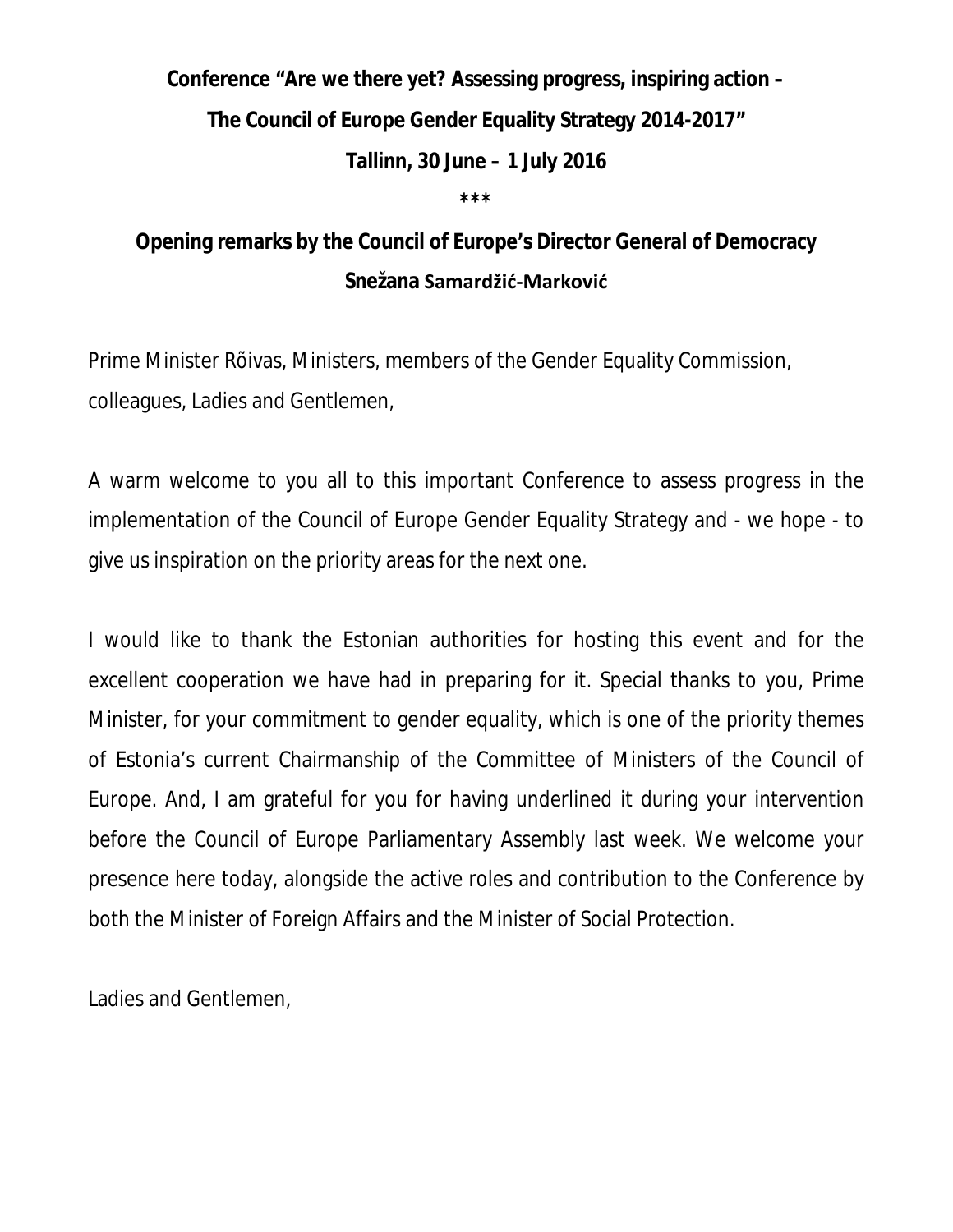I am committed to gender equality, not only because it is at the very heart of human rights, but also because more and real gender equality is best for everybody: for women and for men, and for society as a whole.

As demonstrated by the priorities of Estonia's Chairmanship of the Committee of Ministers, gender equality is high on the agenda of the Council of Europe. This is an important political signal: at a time of budgetary cuts in gender equality bodies and institutions in some member states, the Council of Europe leads by example by making gender equality a priority area for action.

I think we all agree that much progress has been made in the legislation and policies on gender equality and women's rights in many of our member states, including in tackling gender based violence, access to education and the labour market or participation in public and political life.

It is important to recognise progress and milestone achievements such as the preparation and the entry into force of the Council of Europe Convention on preventing and combatting violence against women and domestic violence (Istanbul Convention) – the most far-reaching international treaty to tackle this serious violation of human rights. Progress and achievements are the result of collective work and efforts: whether we are working with governments or grass root level, regional or international organisations. We should own our successes and achievements and be proud of them.

Equally, we should not shy away from the challenges and failures to overcome them. Many of us share the concerns well expressed recently by the Gender Equality Commission: **we are not there yet and there is still a long way to go to achieve de facto gender equality**. The European Commission's 2014 Report on equality between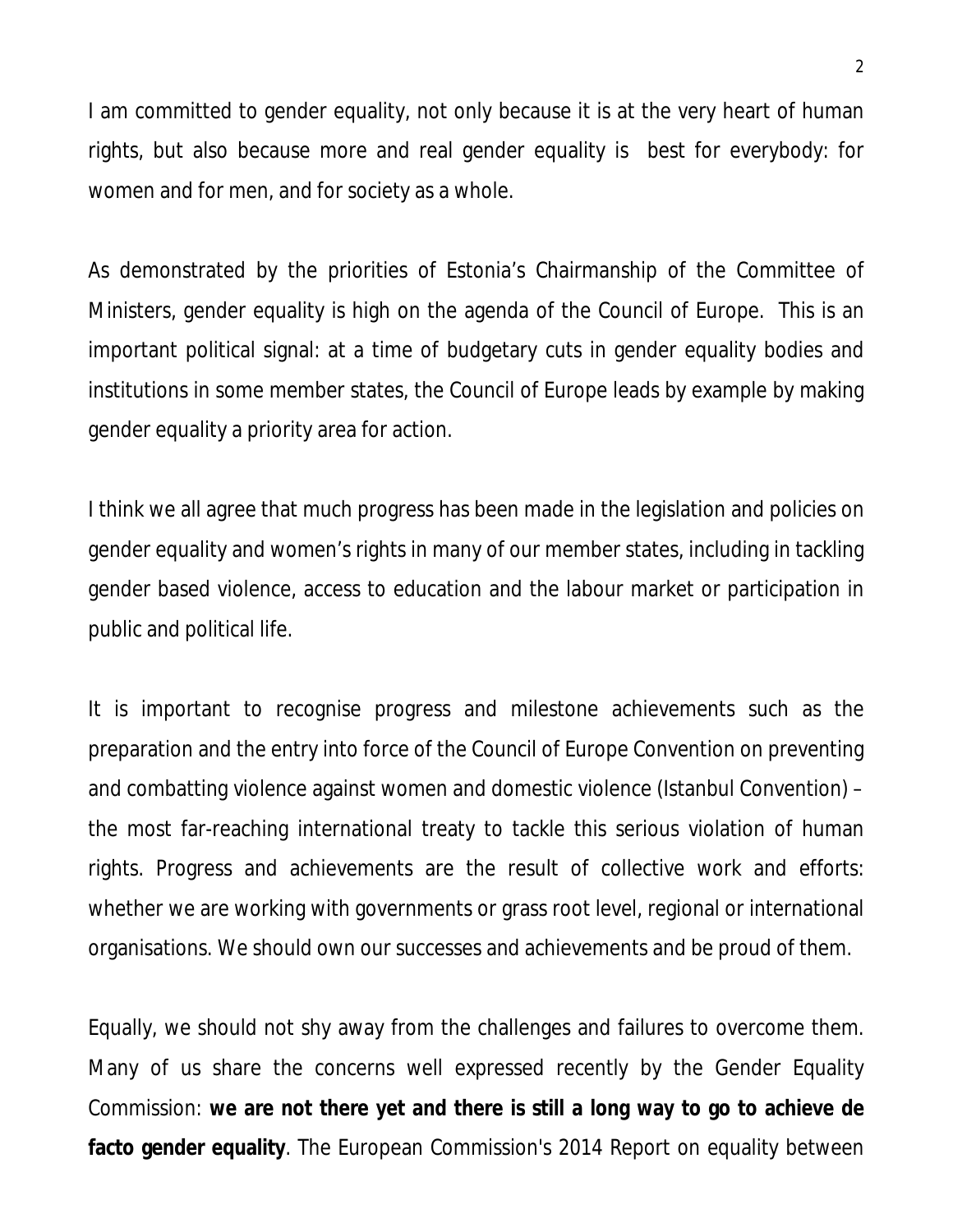women and men, points out that at the present rate of change, it would take another 70 years to achieve gender equality – so, here we are, we have more or less the answer to the question in the title of this conference...So, we need to do more and better, still.

Three years into the implementation of the Strategy, it is clear that the 5 chosen priority areas correspond to the needs and developments in the member states. Take for example the first objective of the Strategy: combating gender stereotyping and sexism, including sexist hate speech. This issue is critical to making progress on all policies, and to get closer to gender equality.

Why would I say that? Because under cover of a culture, a tradition or even a joke, too often women are victims of sexism and sexist hate speech which feeds into and is at the origin of violence against women. We need to speak out against sexism and sexist hate speech and we need to use all the tools available at the Council of Europe.

The recent General Policy Recommendation on combating hate speech, adopted by ECRI last December, for instance, helpfully expands the definition of hate speech to include on the basis of sex, gender, gender identity and sexual orientation. The No Hate Speech Movement campaign to tackle sexism and sexist hate speech is another important development to galvanise action at grassroots' level, especially to mobilise the youth to stand up against hate speech and sexist hate speech. The decision of the Gender Equality Commission to prepare a draft recommendation of the Committee of Ministers to combat sexism is very welcome and I am sure it will give impetus to the work and activities in the member states to tackle sexism and sexist hate speech.

Ladies and gentlemen,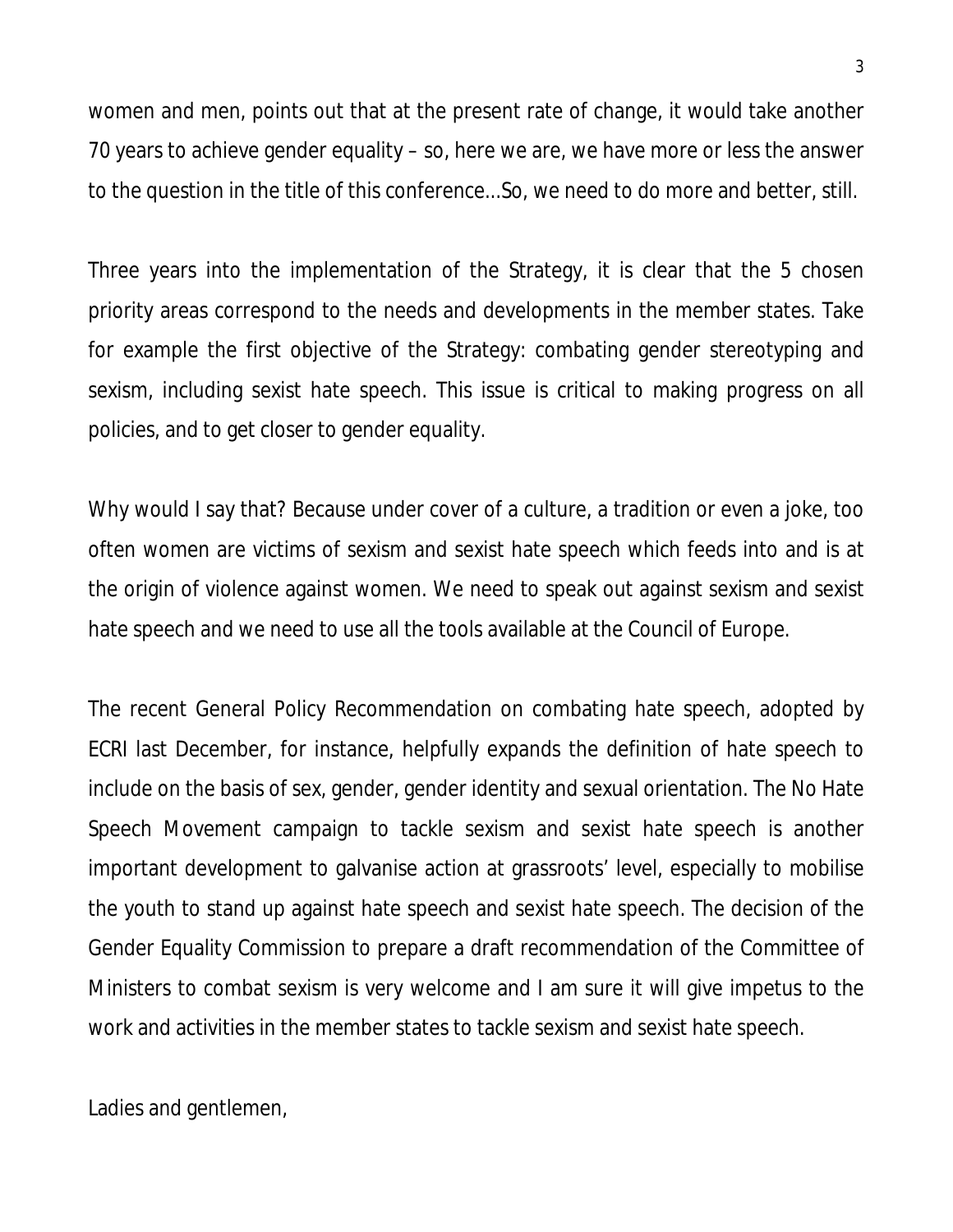In the area of gender equality, the Council of Europe aims to practice internally, within the entire Organisation, what it preaches externally to the member states and other partner organisations. We are mainstreaming a gender perspective across Council of Europe policies and measures, including through the operation of Gender Equality Rapporteurs and the inter-secretariat Gender Mainstreaming Team. I look forward to the exchange of experiences and good practices on gender mainstreaming with national authorities and international organisations over the next two days. And I can already congratulate the Estonian authorities for the initiative to organise training on gender mainstreaming for Estonian representatives to the Council of Europe intergovernmental committees which took place yesterday. It shows the commitment of your authorities to make gender mainstreaming a reality.

The Council of Europe has increasingly become a reference point in the area of gender equality for other regional or international organisations. The side events we regularly organise at the UN Commission on the Status of Women sessions are amongst the best attended because we address topical issues and try to be ahead of the curve. We organize them in close cooperation and coordination with our valuable UN Women partners and colleagues, as well as with member states. I would like to take this occasion to thank both Ms Puri and Ms Saastamoinen for the excellent cooperation we have had in organising this year's event which focused on multiple discriminations and refugee women and responded to a real need to launch the much needed debate on the gender dimension of the refugee crisis, a very serious issue and too often overlooked. As they flee their homes and countries in search for safety and a better life, women face growing threats of violence, systematic sexual abuse and non-respect of their rights. Hidden under a cultural blanket of fear, shame and silence, the endemic violence suffered by migrant and asylum-seeking women and girls mostly goes unreported. The event called for urgent action and specific gender-sensitive measures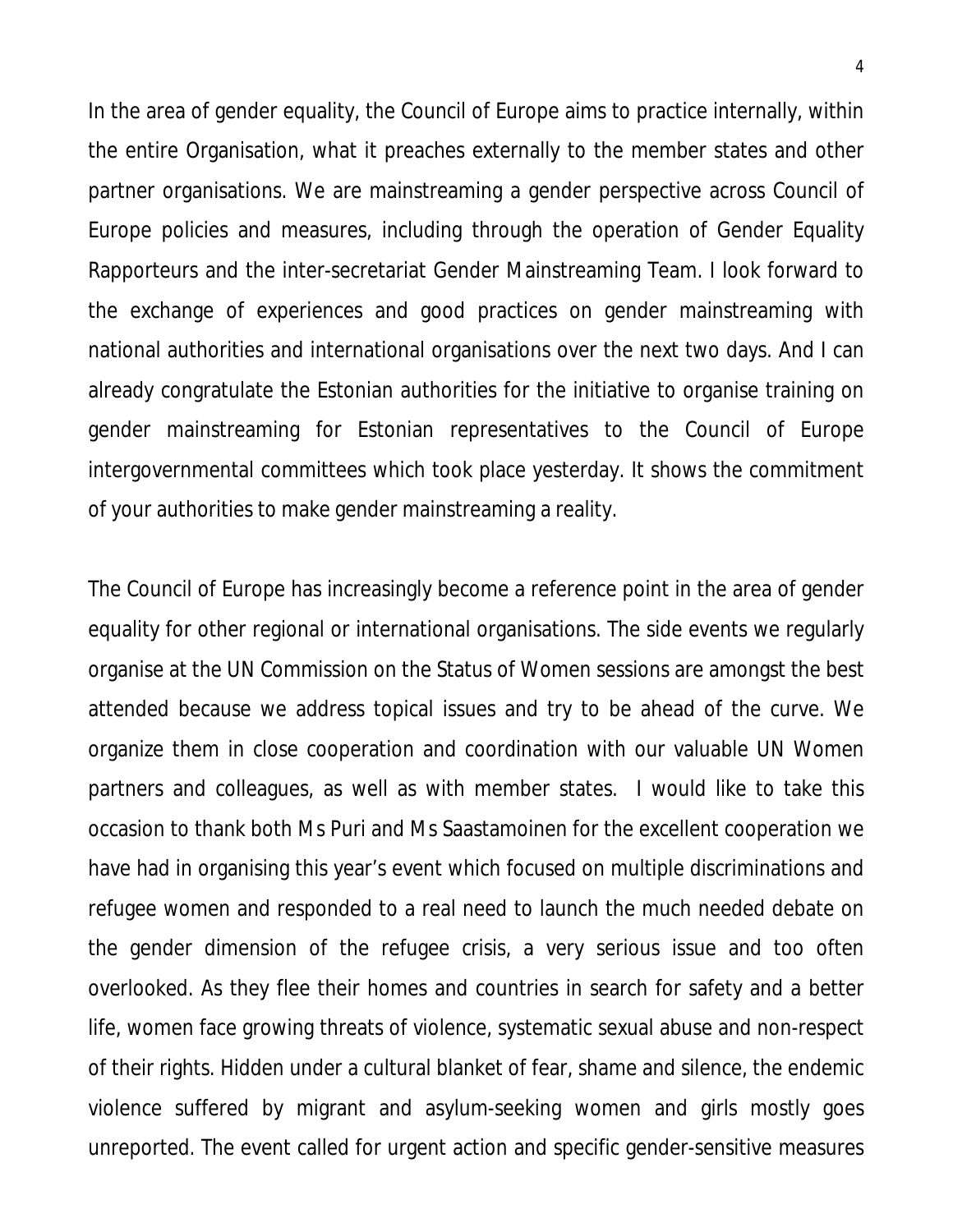to protect the fundamental human rights of women refugees and asylum-seekers as provided by the Council of Europe and other international standards.

Ladies and gentlemen,

Gender inequality continues thriving in the 21<sup>st</sup> century Europe, and many challenges remain: the persistent inequality between women and men has developed political, justice and socio-economic systems fundamentally fit for men. Patriarchal ideology continues to underlie gender relations, the shaping of institutions, organisations and systems according to the life patterns and experiences of men. In addition, the widespread sexualisation of women's bodies suggesting their permanent sexual availability, gender-biased customs and traditions, all contribute to treating women as subordinate members of the family or society.

Violence against women and the virtual impunity of many aggressors is a direct manifestation of this inequality; it directly affects how women are treated and perceived by public institutions and social structures, including by the justice system – the negative gender stereotypes come into play.

Moving forward - first and foremost, we need to implement the standards that we have. The Council of Europe's work on human rights and gender equality has resulted in a solid legal and policy framework which contributes to fight gender inequality and to better protect women's human rights and dignity in our 47 member States, starting from the effective implementation of the Istanbul Convention whose monitoring started.